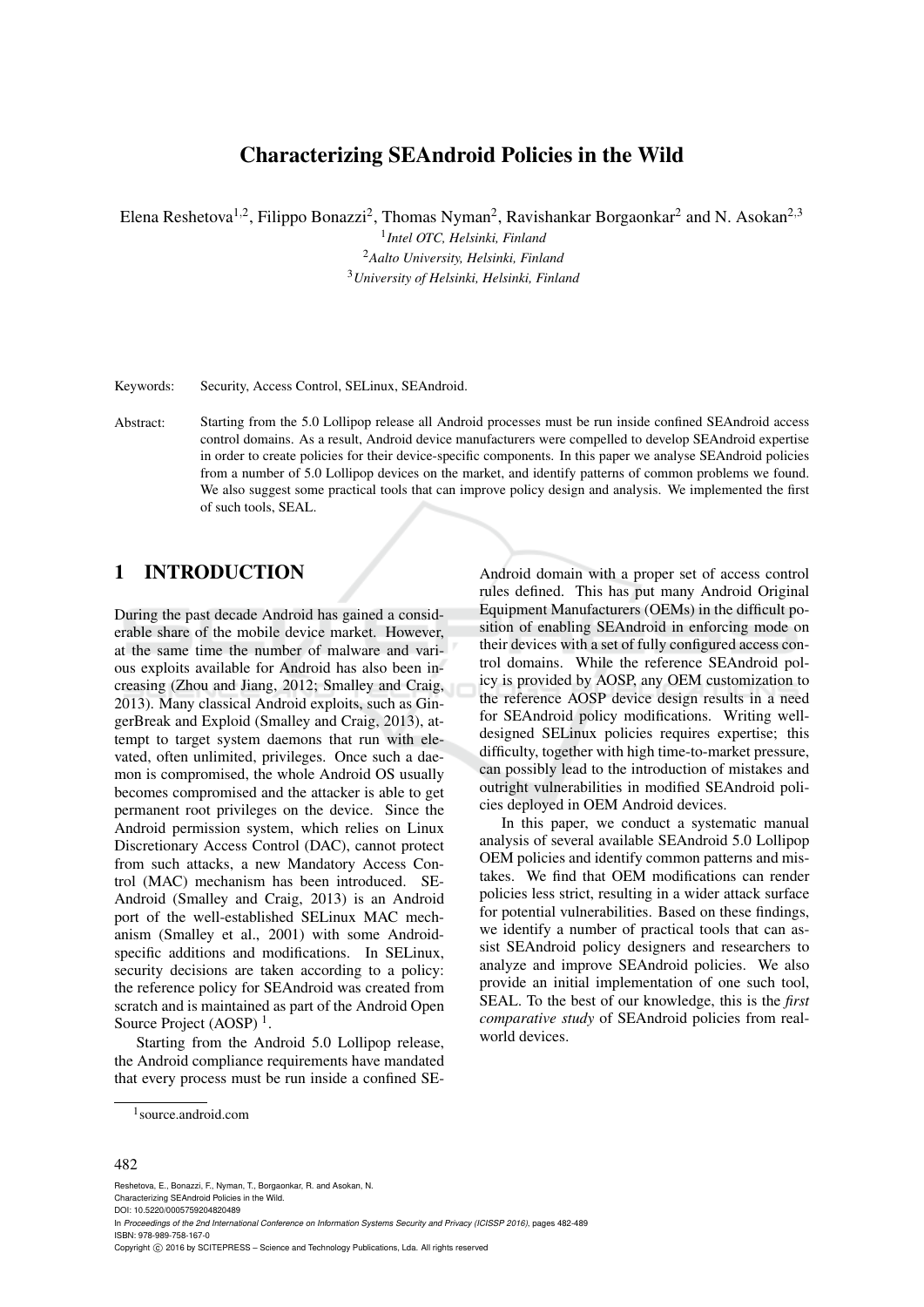## 2 BACKGROUND

## 2.1 SELinux

SELinux (Smalley et al., 2001) is a well-established MAC mechanism available for Linux-based distributions. It was the first MAC for mainstream Linux with its initial release in 1998. SELinux has been implemented in the Linux kernel following the Flask architecture (Spencer et al., 1999), where the policy enforcement code, known as Linux Security Module (LSM) Framework, and the policy decision-making code are separated: this allows other MAC modules, such as AppArmor (Bauer, 2006) or Smack (Schaufler, 2008), to utilize the same policy enforcement code.

The main MAC mechanism in SELinux is Domain/Type Enforcement (Badger et al., 1995), which assigns a type to each subject or object in the system; a subject's type is also known as domain. A subject running in domain can only access an object belonging to type if there is an allow rule in the policy of the following form:

allow domain type : class permissions

where class represents the nature of an object such as file, socket or property, and permissions represent the types of operation on this object that are being controlled, like open, write, set etc. Subjects can change their domain if a corresponding type transition rule is defined. For example, if a process executes a new binary, it is possible for the resulting process to run in a different domain. Such a transition rule will be represented as:

#### type transition olddomain type:process newdomain

where type denotes the type of a binary that should be executed in order for the transition to happen. We will use the term *process transition* in the future to refer to such a rule. In practice there are a number of additional rules that are needed in order to make the transition happen, but we leave them out here for the sake of simplicity. Another type of transition can occur if an object is created and its type should differ from the type of the object's parent. For file creation inside an existing directory such a rule can be represented as:

#### type transition domain oldtype:dir newtype

where domain denotes the domain of the subject creating the file, oldtype represent the type of the directory where the file is being created and newtype denotes the type that the new file should be assigned.

In addition, the SELinux policy language has the following notions:

- An attribute is a way to refer to sets of types and domains. It is used to express type hierarchies and rule inheritance. For example, SELinux policies on Android define an app attribute consisting of common rules for all platform applications such as the ability access the device display.
- *Initial* Security Identifier (SID) are types that should be assigned by default to subjects and objects during system initialization, such as for example kernel and init.
- genfs contexts define types that should be assigned to objects residing in special filesystems, such as proc, debugfs and ecryptfs.

## 2.2 SEAndroid

The SELinux port to Android, SEAndroid (Smalley and Craig, 2013), was mostly based on SELinux code with some additional LSM hooks to support Androidspecific mechanisms, such as Binder Inter Process Communication (IPC). However, the SEAndroid reference policy was written from scratch due to 1) a desire for a simpler and a smaller policy and 2) the big difference between the userspace layers of Android and a standard Linux distribution.

SEAndroid classes and permissions are mostly the same as on SELinux, with some Android-specific additions like the property class for the Android initbased property service and the keystore\_key class for the Android keystore key object.

Native services and daemons are assigned SEAndroid domains based on filesystem labeling or direct domain declaration in the service definition in the init.rc file. In turn, applications are assigned domains based on the signature of the Android application package file (.apk). There are a number of predefined application domains, like system app, platform app and untrusted app. OEMs are able to create additional domains if needed.

One new notion that SEAndroid has is the presence of neverallow rules in the source policy. A neverallow rule specifies that certain accesses should never be allowed by the policy. For example, the following neverallow rule asserts that only processes running in the init domain should be able to modify security-sensitive files in the proc filesystem:

```
neverallow {domain -init}
proc security:file {append write}
```
If one tries to add a rule that conflicts with a neverallow rule, the policy compilation fails.

SEAndroid was initially added to the AOSP codebase for Android 4.3 back in 2012; at that point, it was configured in permissive mode. In Android 4.4,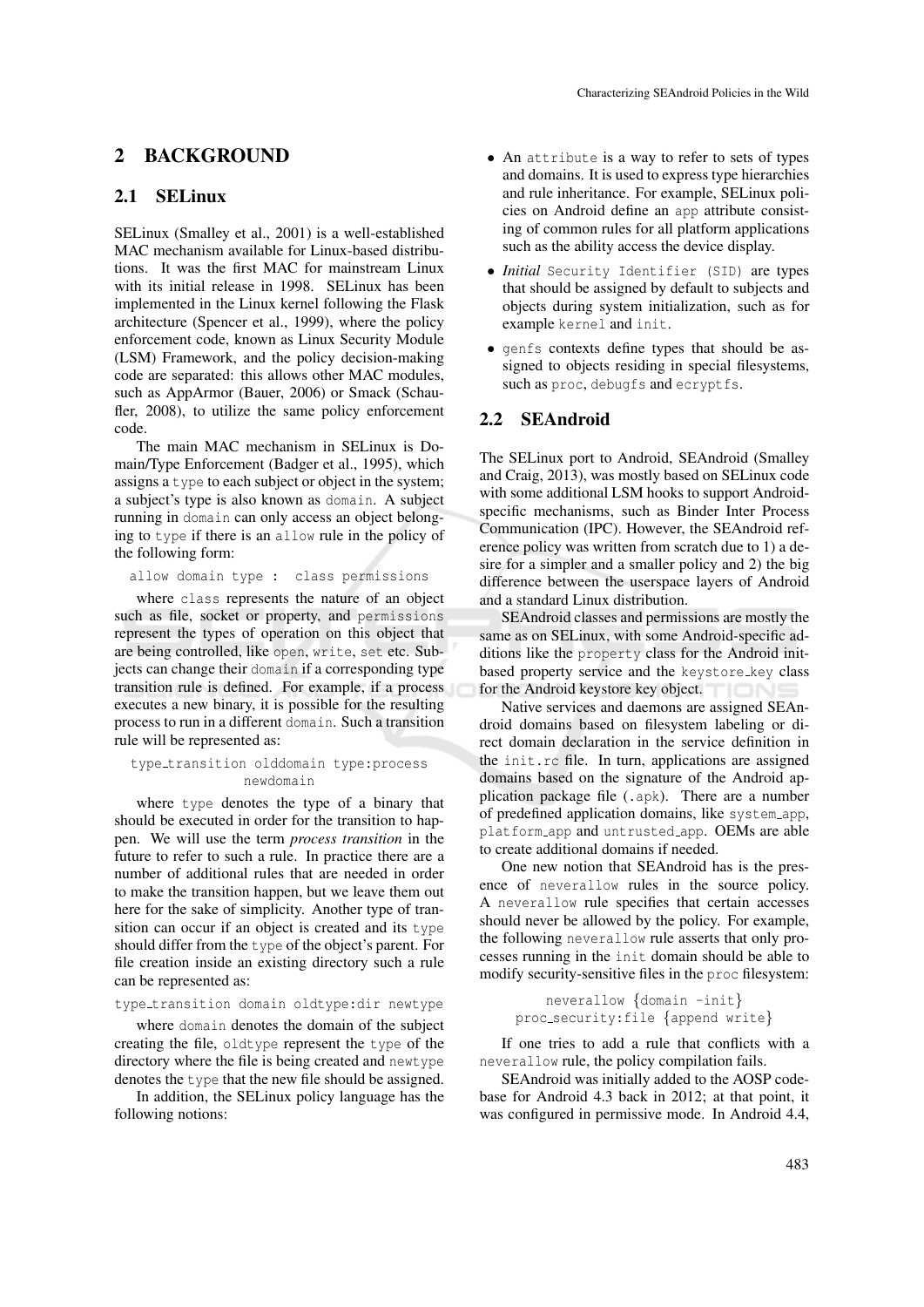SEAndroid was switched to enforcing mode: however, most domains were left in permissive mode, apart from a number of core AOSP domains such as init and vold. Android 5.0 Lollipop eventually required every single process to be put in an enforcing domain, effectively extending the enforcement to the whole system.

## 2.3 OEM Modifications to the AOSP SEAndroid Reference Policy

Default AOSP services, processes and applications are already covered by the AOSP SEAndroid reference policy. Typically, OEM Android devices are highly customized with their own specific drivers, new services, processes and filesystem mounts. In order for these custom components to work, appropriate additions must be made to the SEAndroid reference policy. OEMs were allowed to make additions to the SEAndroid reference policy right from the start, but very few of them actually did in Android 4.3 and 4.4: and in fact, the resulting policy was stricter than the AOSP reference policy. The stringent requirements of Android 5.0 Lollipop, however, forced all OEMs to deploy comprehensive policies defining complete rules for their own custom services: this turned out to be a challenging task for most. The inherent difficulty of incorporating SEAndroid in the development process, combined with high time-to-market pressure, has resulted in the introduction of anti-patterns, mistakes and potential vulnerabilities in OEM policies.

# 3 SEANDROID POLICIES IN DEPLOYED OEM DEVICES

## 3.1 Statistical Analysis

We collected 8 policy files from non-rooted, off-theshelf commercial Android 5.0 Lollipop devices by different manufacturers. Table 1 shows the comparison of all basic policy attributes and characteristics with regards to the Android 5.0 Lollipop AOSP SE-Android reference policy in the following categories:

- Policy Size. All OEMs increased the policy size, by factors ranging from 1.1 up to 3.2.
- Types, Domains, Type Transitions and Domain Transitions. The overall ratio of newly added domains to newly added types ranges between 4.7 and 6.5, which is very close to the ratio in AOSP itself (6.3). We conjecture that OEMs tend to add slightly simpler domains, with fewer types

per each domain defined. The ratio of newly added process transitions to newly added domains is close to 1; this indicates that OEMs add simple domains, with only one process transition to these domains either from the init domain (upon system startup) or from the parent process domain (usually upon execution of processes such as shell or toolbox). This ratio is 1.4 for LG G3, due to a number of newly defined domains and having two or more transitions to the shell, toolbox, dumpstate and logcat domains. New type transitions are mostly used by OEMs for tmpfs types, as in the following example:

type transition aal tmpfs : file aal tmpfs

- Allow Rules. The ratio of total number of allow rules to total number of types varies between 10.9 and 13.1, with the exception of 14.8 for Motorola G and 18.7 for LG G3; the ratio for AOSP is 12.0. The numbers for Motorola and LG are comparatively excessive, and may indicate overly permissive policies; this may be due to the use of tools to automatically generate policies from system logs.
- Attributes. Only Samsung and Sony define new attributes. Sony adds only one, probably related to the system update process. In contrast, Samsung adds many new attributes, which seem to be auto-generated and most probably used for policy optimization. The rest of the OEMs add separate domains for their services and applications, and do not introduce any new domain hierarchies: this may imply unfamiliarity with the use of policy hierarchies.
- Classes, Permissions and Initial SIDs. OEMs do not modify the default set of SEAndroid classes (86), permissions (267) or initial SIDs (27): this is to be expected, since they represent interfaces and objects recognized and supported by SEAndroid. The only change we observed was for Samsung S6, that had 4 more permissions defined: delete as user, get by uid, insert\_as\_user and set\_max\_retry\_count, all granted on the keystore key class. The most probable reason for such additions is Samsung's implementation of the keystore and its API, which requires specific permissions.
- Genfs Contexts. The primary reason for the addition of genfs contexts is that most OEMs have additional mount points and filesystems on their devices, which by default would be labeled as unlabeled unless a proper genfs context for it is specified. An AOSP neverallow rule prohibits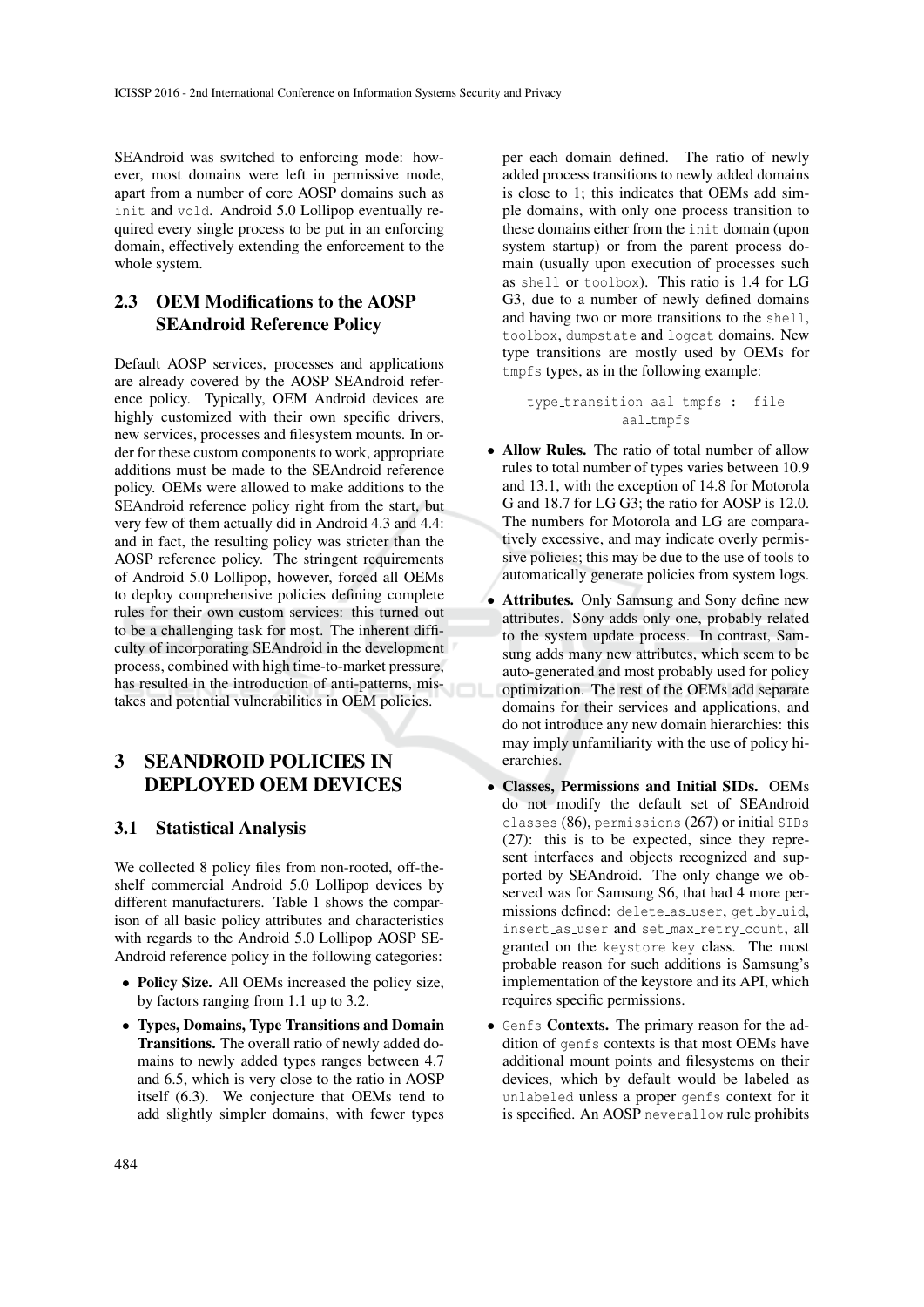any OEM domain from creating files with this type: this restriction has forced OEMs to define proper types for their new mount points.

## 3.2 Systematic Manual Analysis

We manually searched each policy for OEM misconfigurations: we used existing tools for SELinux policy analysis, which we found to be cumbersome. Our primary tool was apol (Tresys, 2014), a GUI tool that allows the user to load a binary policy and examine it by specifying various filters. However, apol was not suitable for comparing two policies: it was necessary to run two instances of apol simultaneously, manually insert the same queries into both and examine the differences between the outputs. Another tool was sediff (Tresys, 2014), which can do basic policy comparison but does not allow filtering based on specific types or domains.

To make our manual analysis tractable, we identified three sets of types that we consider important to check. The first set comprises core Android and security-sensitive domains, such as init, vold, keystore, tee, as well as types that protect access to security-sensitive areas of the filesystem, such as proc security, kmem device and security file. The second is the set of default types that would be assigned to an object upon its creation unless a concrete type is specified in one of the policy files. The third is the set of types that would be assigned to untrusted code and its data, primarily the untrusted app domain.

Analyzing these sets of types and the associated rules, we discovered the following patterns across many devices from different OEMs.

### 3.2.1 Overuse of Default Types

As mentioned above, a default type is one that is assigned to an object upon creation unless a dedicated type for it is specified in the policy files: examples include unlabeled, device, socket device, default\_prop and system\_data\_file. Table 2 shows that in many cases OEMs overuse the default SEAndroid object types. For example, compared to AOSP, HTC M7 has 10 new rules allowing various system daemons, such as healthd, netd, vold, mediaserver, wpa, system\_server, to set system properties with the default type default\_prop. In practice, this means that some of the system properties belonging to these components end up labeled as default\_prop. Similarly, HTC M7 has 13 more rules granting various system daemons (rild, mediaserver, thermal-engine, sensors, thermald, system-server, ...) write access to

the default socket device object type. The only exceptions when OEM actually reduced the number of rules with regards to default types are LG Nexus 5 and Motorola G policies, where a rule for logd to access /setypedevice was removed, and Samsung S6 policy where a set of rules for unused unconfined domain was removed. Below are concrete example rules from different OEMs to show the usage of default types:

```
allow thermald socket_device : sock_file
     {write create setattr unlink}
    allow mediaserver default_prop :
          property service set
  allow untrusted app unlabeled : dir
    {ioctl read getattr search open}
    allow untrusted_app unlabeled :
           filesystem getattr
```
Plausible reasons for OEMs to use default types include the fact that objects are automatically assigned default types, and the common practice of using tools like audit2allow (SELinux Project, 2014) which parse audit logs and automatically create new allow rules to permit denied accesses.

There are two main consequences of such mistakes. Foregoing distinct, dedicated types in favor of default types means that different, unrelated resources are collected under a common label: domains with access to said label thus get wider access rights than actually needed. This is undesirable, as it violates the principle of least privilege. The second, more severe, consequence is that some untrusted domains might be given access to default labeled sensitive objects.

Fortunately, we did not find examples of such cases in the policies we examined, apart from the example above where untrusted app is given some access to unlabeled filesystem objects; however, the possibility of such mistakes remains.

Google is actively trying to address this problem by fine-tuning the set of neverallow rules in the AOSP reference policy. Starting from Android 5.1, OEMs are not allowed to modify this set. For example, it is not possible anymore for an OEM domain to set default properties or access block devices.

#### 3.2.2 Overuse of Predefined Domains

Another observed trend is that typically OEMs do not define separate domains for specific system applications, but tend to place them either in system app or in platform app domains. Consequently, these domains accumulate a lot of allow rules that are shared by all system or platform applications. Moreover, if many applications are pre-installed in the same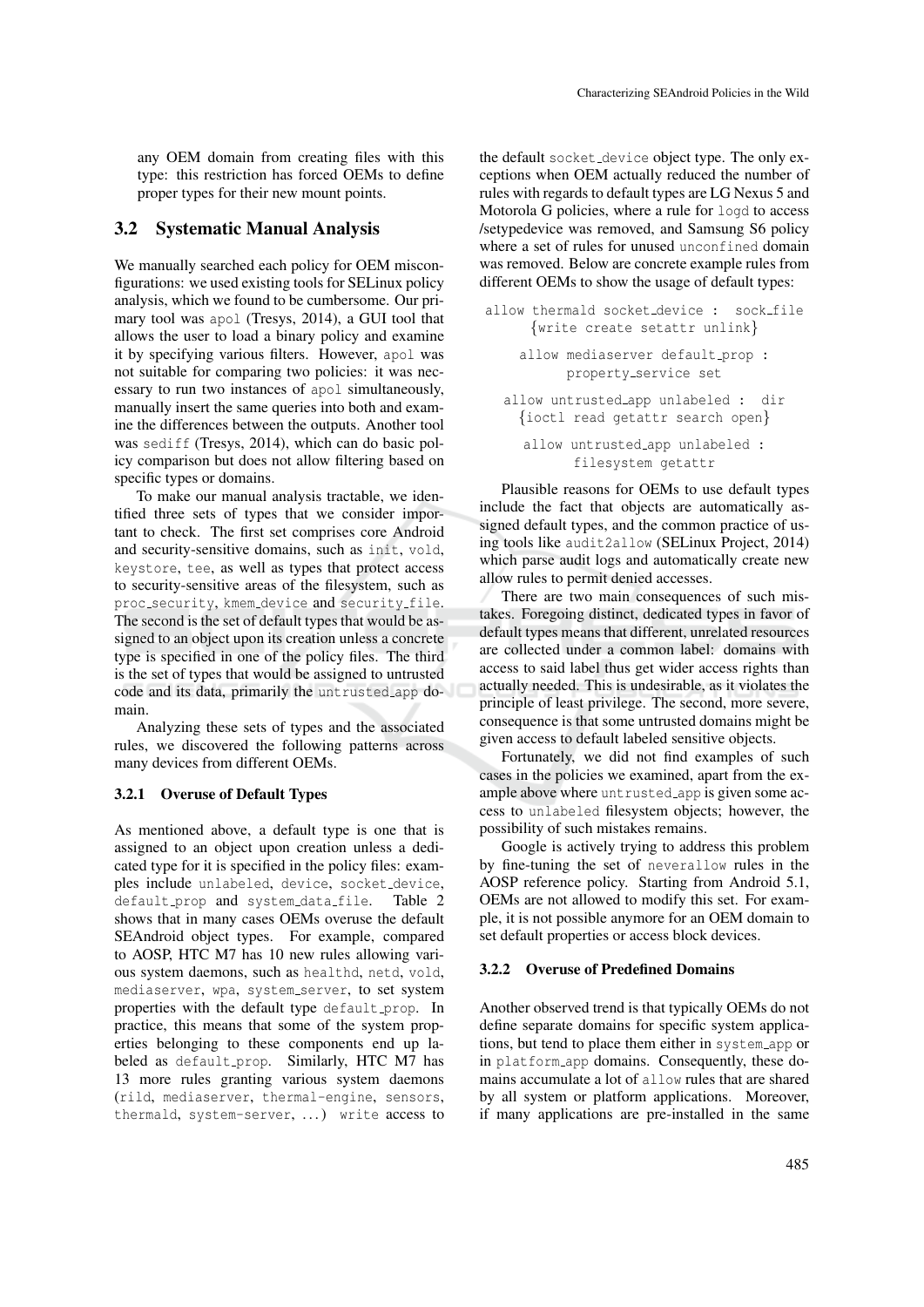|              | size $(KB)$ | types         | domains       | type trans    | <i>process trans</i> | allow rules      | <i>attributes</i> | genfs contexts | $untrusted\_\alpha$ app rules |
|--------------|-------------|---------------|---------------|---------------|----------------------|------------------|-------------------|----------------|-------------------------------|
| <b>AOSP</b>  | 117         | 341           | 54            | 95            | 41                   | 4096             | 21                | 30             |                               |
| $LG$ Nexus 5 | 134         | $+75$<br>416. | 65.<br>$+11$  | $+63$<br>158. | $51, +10$            | $+876$<br>4972.  | 21                | 32.<br>$+2$    | 33                            |
| Intel        | 127         | $+52$<br>393. | 65.<br>$+11$  | $+20$<br>115. | $51, +10$            | $+652$<br>4748.  | 21                | 32.<br>$+2$    | 38,<br>$+5$                   |
| HTC M7       | 181         | $621. +280$   | $+52$<br>106. | $213. +118$   | $95, +54$            | 7587.<br>$+3491$ | 21                | 34.<br>$+4$    | $+13$<br>46.                  |
| Motorola G   | 193         | $590, +249$   | $+38$<br>92.  | $199. + 104$  | $83, +42$            | $+4657$<br>8753. | 21                | $33, +3$       | 33                            |
| LG G3        | 302         | $851, +510$   | $+95$<br>149. | $340. +245$   | $180, +139$          | 15921. +11825    | 21                | $45. +15$      | $168, +135$                   |
| Intex Aqua   | 230         | $900, +559$   | $+88$<br>142. | $266, +171$   | $128, +87$           | $+5728$<br>9824. | 21                | $37, +7$       | $44. +11$                     |
| Samsung S6   | 370         | $1102, +761$  | $215. +161$   | $430. +335$   | $180, +139$          | $14412. + 10316$ | $158. + 137$      | $43. +13$      | 81.<br>$+48$                  |
| Sony Xperia  | 218         | 793. +452     | $+85$<br>139. | $265. +170$   | 113, +72             | $+5212$<br>9308. | 22.<br>$+1$       | $37, +7$       | 42,<br>$+9$                   |

Table 1: Policy comparison and complexity.

+ *denotes the number of additions compared to AOSP.*

|             | unlabeled | socket_device | device    | default_prop | system_data_file |
|-------------|-----------|---------------|-----------|--------------|------------------|
| AOSP        | 25        |               | 18        |              | 42               |
| LG Nexus 5  | 25        | $7. +3$       | $17. -1$  |              | $+3$<br>45,      |
| Intel       | $27. +2$  | $5. +1$       | 24. $+6$  | $3, +3$      | $54, +12$        |
| HTC M7      | $31. +6$  | $17, +13$     | $26, +8$  | $10, +10$    | $68, +26$        |
| Motorola G  | $31, +6$  | $7, +3$       | $17. -1$  | 2, $+2$      | $62, +20$        |
| LG G3       | $42. +17$ | $21.+17$      | $28, +10$ | $3, +3$      | $120. +78$       |
| Intex Aqua  | $33, +8$  | $8, +14$      | $23. +5$  | $\theta$     | $108, +66$       |
| Samsung S6  | $24, -1$  | $22, +18$     | $46, +28$ | $1, +1$      | $204, +162$      |
| Sony Xperia | 25        | $15. + 11$    | $21, +3$  | 1. +1        | $57. +15$        |

Table 2: Usage of default types by OEMs.

± *denotes the number of additions/removals compared to AOSP.*

domain, SEAndroid cannot prevent privilege escalation attacks or unauthorized data sharing by such apps (Smalley and Craig, 2013). As an example, let us consider the pre-installed McAfee anti-virus application on LG devices. It runs in the system\_app domain, which contains more than 900 associated allow rules in the LG G3 policy compared to 46 in the AOSP one. It is quite difficult to identify specific rules that were added to the system app domain because of the McAfee application, given that many other applications run in this domain. However, by analyzing the permissions of the same McAfee application in Google Play Store, we observed corresponding SEAndroid policy rules in the system\_app domain, such as access to the telephony functionality, camera and several types related to the filesystem, including tmpfs types and sockets. This might indicate that these rules were added for the McAfee application.

A solution to this problem would be to place certain powerful system applications in their own SEAndroid domains; this can be done by signing these applications with different keys and creating a mapping between these keys and target application domains.

#### 3.2.3 Forgotten or Seemingly Useless Rules

Another common trend is the presence of rules that seem to have no effect. One example is rules of the following type present in one device:



#### For example

allow untrusted app tee exec : file {read getattr execute open}

Since no corresponding process transition rule from the untrusted app domain to the tee domain via tee exec file is defined, and no execute no trans access type is granted, a process running in the untrusted app domain cannot execute a file labeled as tee exec. There are two plausible explanations. One is the use of tools like audit2allow (SELinux Project, 2014) to automatically generate rules, as discussed above. The other is the failure to clean up rules that were tested at some point but are no longer required. Below is an example of a vestigial rule that allows access to the debug interface of the Qualcomm KGSL GPU driver, which is itself disabled in production builds:

allow untrusted app sysfs kernel debug kgsl : file {read getattr}

#### 3.2.4 Potentially Dangerous Rules

When working under tight time-to-market requirements, OEMs might decide to ship less strict security policies rather than make invasive changes to their codebase. This leads to a number of potentially dangerous rules appearing in OEM policies, like access to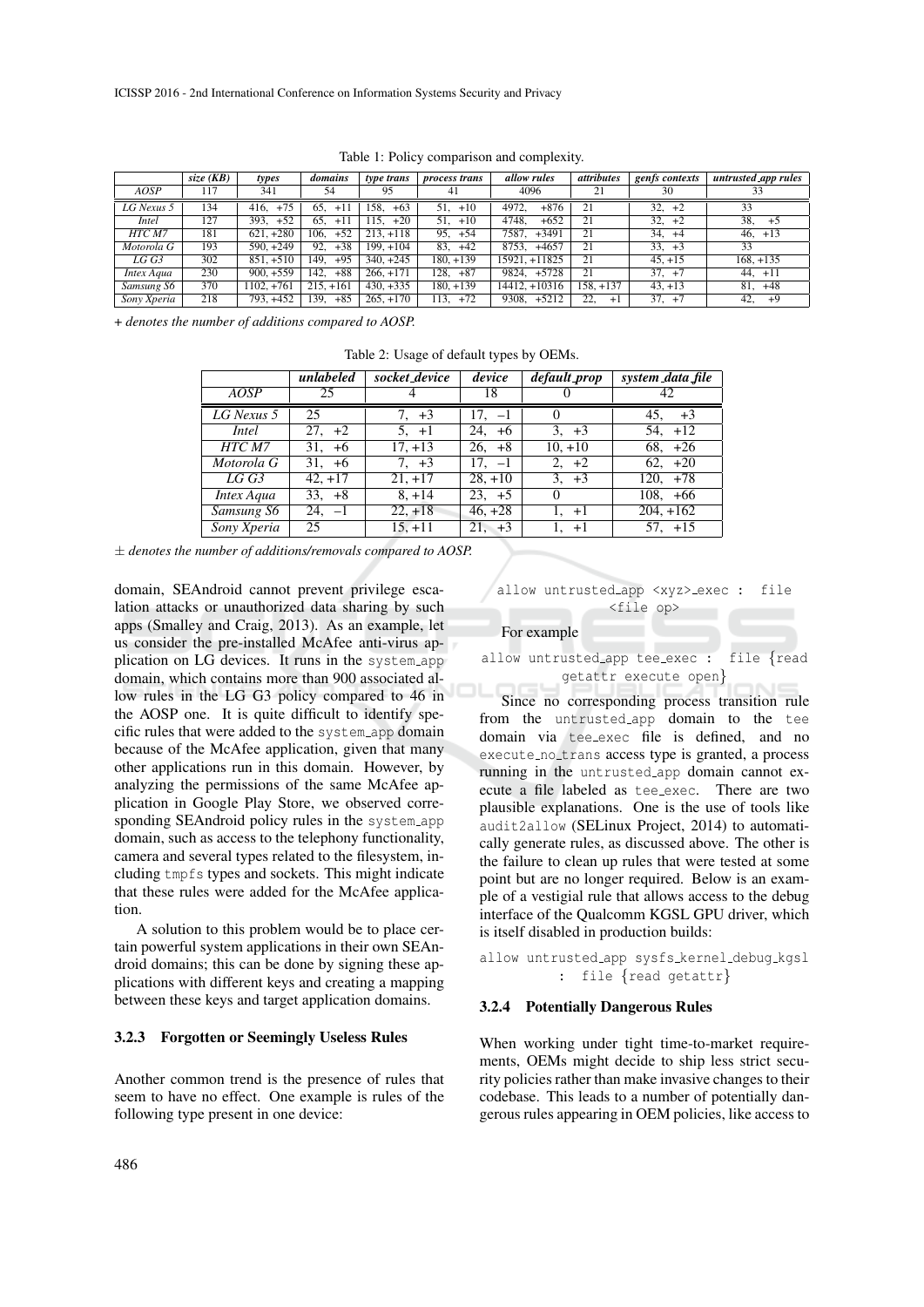the procfs security-related filesystem objects. The rules below give read/write permissions on such objects to a trusted hal domain, a release app domain and an untrusted app domain.

```
allow hal proc_security : file \{writegetattr open}
allow release_app proc_security : file
    {ioctl read getattr lock open}
```
## allow untrusted app proc\_security : file {read getattr open}

While processes running in the hal system domain can be considered trusted, the first rule is undesirable because it increases the attack surface of certain interfaces (like sensitive procfs settings) if the trusted process is compromised. The same applies to applications put in the release app domain, as in the second rule. The third rule is even more dangerous, because it allows malicious applications running in the untrusted app domain to get sensitive information, such as  $mmap\_min\_addr$ , memory randomization parameters and kernel pointer exposure settings, that can be used for further exploits.

Another example of a potentially dangerous rule is allowing processes running in the untrusted app domain to read/write application data belonging to the system app domain:

```
allow untrusted_app system_app_data_file :
        file {read write getattr}
```
However, since processes from untrusted\_app and system app domains will be run with different UIDS, the Linux DAC layer would guard against such arbitrary accesses unless a system application erroneously made its own files world-accessible.

In general, OEMs should have no additions to the set of rules for the untrusted app domain, because any new allow rule increases the possible attack surface for malicious untrusted app applications. However, Table 1 shows that almost all OEMs do add new rules for the untrusted app domain.

On a positive note, OEMs are aware of such mistakes; some of them have been already fixed in the subsequent Android 5.1 update. The major reason behind these fixes was the release of the Android Compatibility Test Suite  $(CTS)^2$  version 5.1, that added tests to ensure that AOSP neverallow rules are not violated by any process running on a device.

#### 3.2.5 Discussion

We found several problematic patterns in the Android 5.0 OEM SEAndroid policies we examined. We conjecture that the reason for their presence is the relative unfamiliarity with SEAndroid. Google utilizes the set of neverallow rules in order to try to prevent OEMs from making security mistakes. However, while this approach might prevent some mistakes, it can also create difficulties for OEMs. For example any Global Platform-enabled TEE design<sup>3</sup> will likely end up with untrusted app applications needing to access a kernel driver for their memory referencing. In Android 5.1 this conflicts with the existing neverallow rules, and as a result OEMs are forced to come up with a workaround. In the next section we propose a set of tools that can further help OEMs to avoid security mistakes and at the same time do not imply any restrictions on OEMs.

# 4 NEW TOOLS FOR SEANDROID

Although our systematic manual analysis unearthed some problem areas in the policies we analyzed, the process was cumbersome and time-consuming using the currently available tools. Based on our experience, we argue that new tools or new functionality in existing tools are necessary to aid both OEMs and security researchers to create and analyze SEAndroid policies effectively. We identify several such desirable tools below. We have implemented the first on the list (live policy analyzer) and are working on the rest. JELIC ATIONS

## 4.1 Live Policy Analyzer

Existing SELinux policy analysis tools focus solely on the policy itself, and do not address the question of how the policy rules apply to a specific target device. A tool that can answer questions like "what files can a specified process on a device access?" or "what processes on a device can access a specified file?" would be very useful for the analyst. We developed SEAndroid live device analysis tool SEAL<sup>4</sup> for this purpose. SEAL allows different queries that take into account not only the SEAndroid policy loaded on the device, but also the actual device state, i.e. running processes and filesystem objects. SEAL offers command line and GUI interfaces, and queries the device over the adb interface. In order to obtain results about the entire device filesystem, the target device has to be either rooted or running an engineering build. Figure 1 shows the architecture of SEAL.

<sup>2</sup> source.android.com/compatibility/cts/index.html

 $3$ globalplatform.org

<sup>&</sup>lt;sup>4</sup>github.com/seandroid-analytics/seal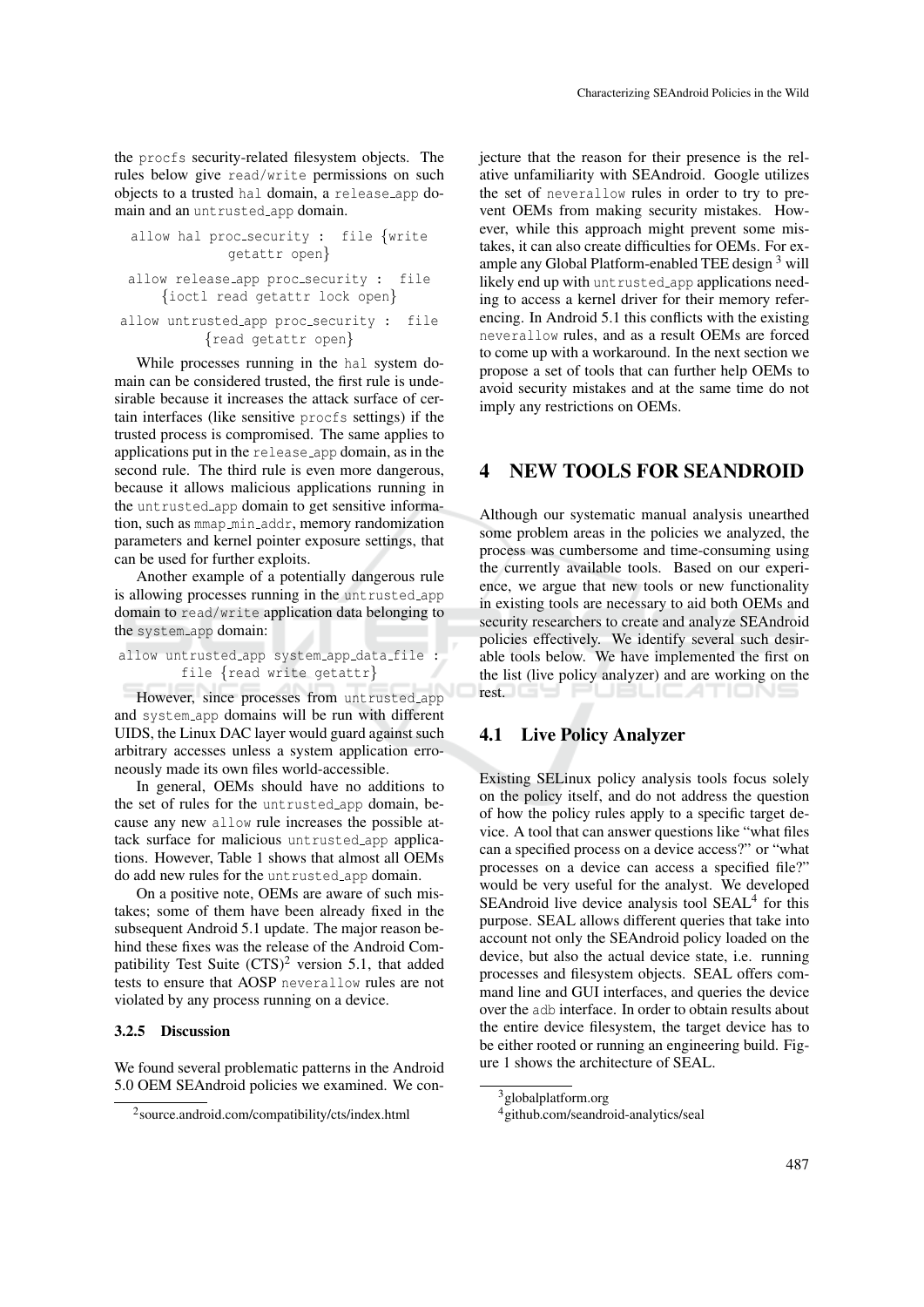

Figure 1: SEAL tool architecture.

## 4.2 Policy Decompilation Tool

One of the main problems during our manual analysis was the lack of a tool to easily identify and analyze changes that an OEM made to the default AOSP policy. Current tools like apol and sediff are not directly suited for this task, as described in Section 3.2. It would be very beneficial to have a tool able to transform a binary policy into a set of source files organized similarly to the AOSP SEAndroid source policy. In this case, it would not only be possible to perform manual analysis in a more organized and convenient manner, but also to employ standard text manipulation tools to compare or filter needed information.

#### 4.3 Policy Visualization Tool

SELinux has the notion of attributes, that allow organizing policy types and domains in a hierarchical manner. This is a very powerful mechanism that can easily be misconfigured by mistake. The data collected in section 3.1 showed that most OEMs do not create new policy attributes, perhaps due to the perceived complexity of the attribute mechanism. A tool to visualize hierarchies induced by attributes may help an analyst better understand and make use of attributes effectively.

### 4.4 Policy Analyzer

The hardest part of our manual analysis was identifying rules that are either potentially dangerous or possibly unnecessary. The analysis can be automated with a set of heuristic checks. The tool can also utilize SEAL in order to make policy queries with regards to the device state.

Let us consider the following rule from section 3.2.4 and explain how it can be automatically detected as suspicious:

allow untrusted app tee exec : file {read getattr execute open}

The tool first uses SEAL to fetch from a device all files with the tee exec label. Then it queries SEAL

for all labels and DAC permissions of all higher-level directories on the path to each tee\_exec file, and tries to determine if the untrusted app domain can even reach the target file to perform the requested operations. If the first check passes, the analyzer can further check that each requested access control type makes sense. For example, in order for execute to succeed given that execute no trans access is not granted, there has to be a type\_transition rule defined; furthermore, in order to be able to write or read a file, one would also normally need to have open permission. The policy analyzer can mark the rule as not functional if the checks fail.

In order to identify potentially dangerous rules, the policy analyzer can scan rules for possible additional usages of default types, mentioned in Section 3.2.1, and analyze new rules associated with sensitive types, such as tee or proc\_security, or untrusted domains, such as the untrusted app domain.

One use of the policy analyzer is its integration into OEMs' automatic build systems, in order to consistently verify that the policy does not contain unreachable or potentially dangerous rules, and that it is optimized with regards to the usage of attributes and types. This would provide value for OEMs, since policy additions might be made by different development teams, possibly without detailed knowledge of SEAndroid. The output of the tool can be further analyzed manually by a person with detailed knowledge of SEAndroid, in order to reject or accept suggested modifications. PUBLICATIONS

## 5 RELATED WORK

Several tools and methods originally designed for SELinux are relevant to the new mobile environment.

The *de facto* standard for handling SELinux policies in text and binary format is the SETools library (Tresys, 2014): this contains the aforementioned apol and sediff tools, which can be used interchangeably on SELinux and SEAndroid.

Formal methods have been used for SELinux policy analysis. Gokyo (Jaeger et al., 2003) is a policy analysis tool designed to identify and resolve conflicting policy specifications. Usage of the HRU security model (Harrison et al., 1976) has been proposed as an approach to SELinux policy analysis (Amthor et al., 2011). Information flow analysis has been applied to SELinux policies (Guttman et al., 2005). These analysis methods are not SELinux-specific, and can be easily adapted to SEAndroid.

Some researchers have applied information visualization techniques to SELinux policy analy